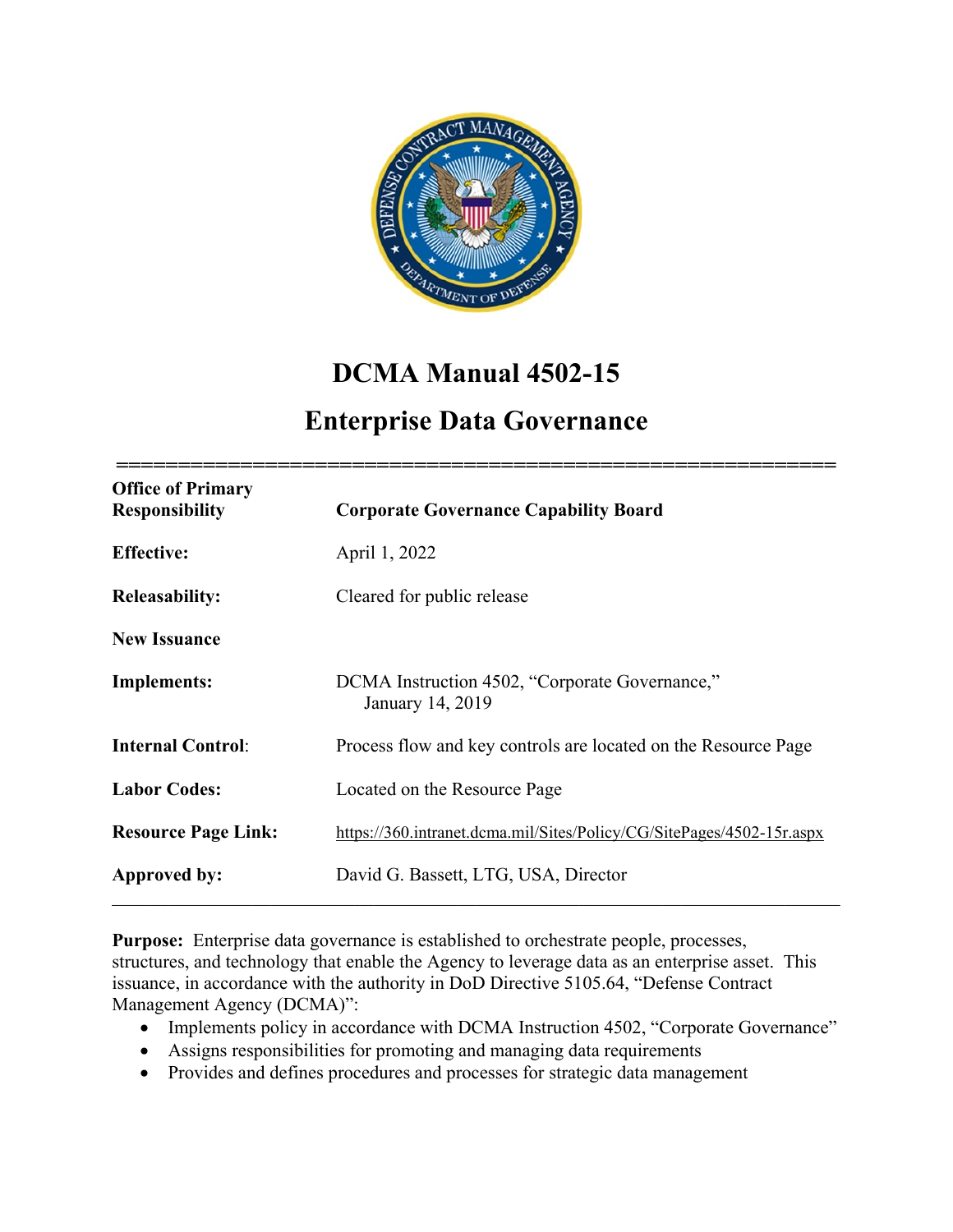- Provides principles, processes, frameworks, metrics, and oversight required to effectively manage data from creation to disposition, in accordance with the DoD Data Strategy, "Unleashing Data to Advance the National Defense Strategy"
- Supports DoD and Agency initiatives to protect data while enabling data sharing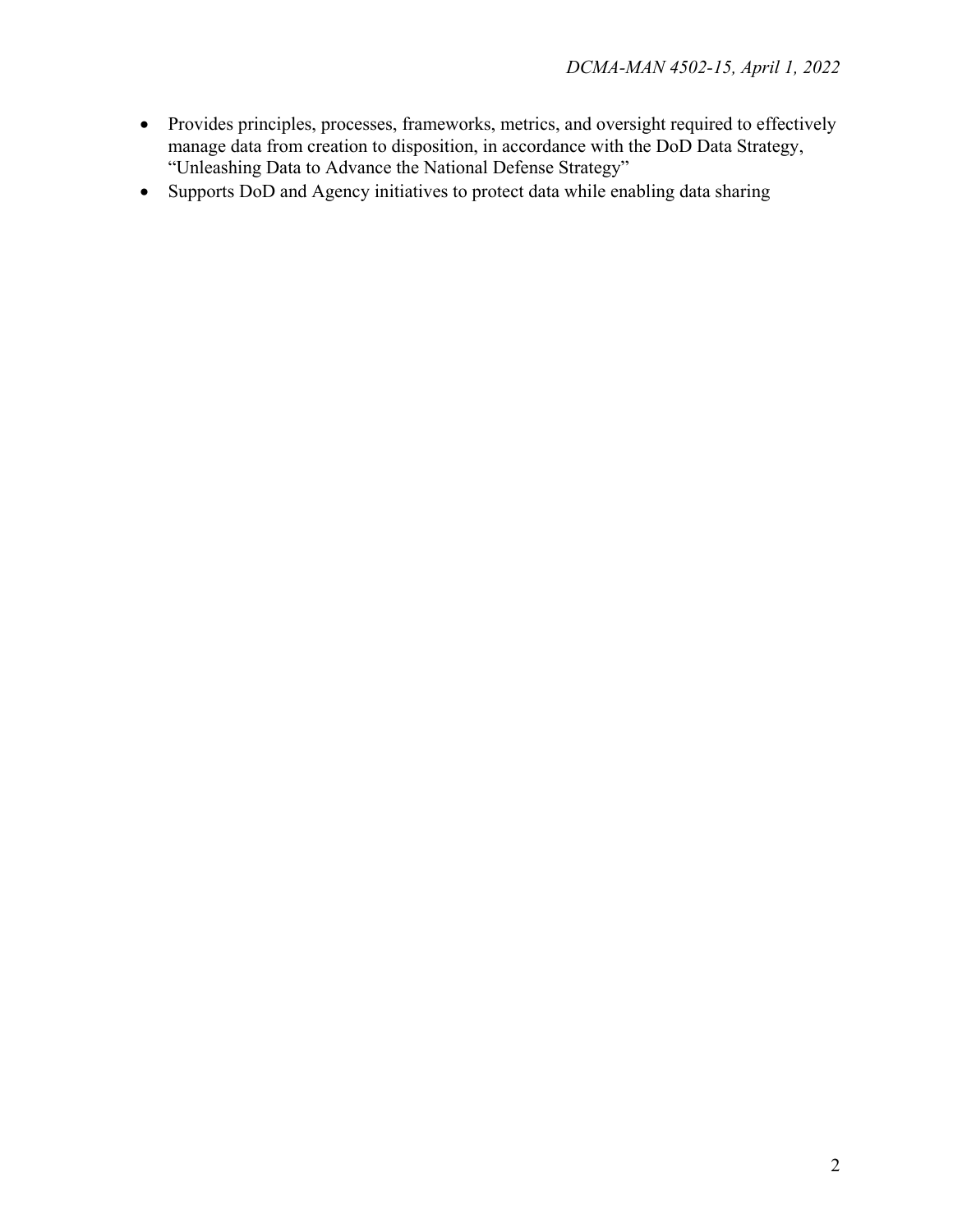## **TABLE OF CONTENTS**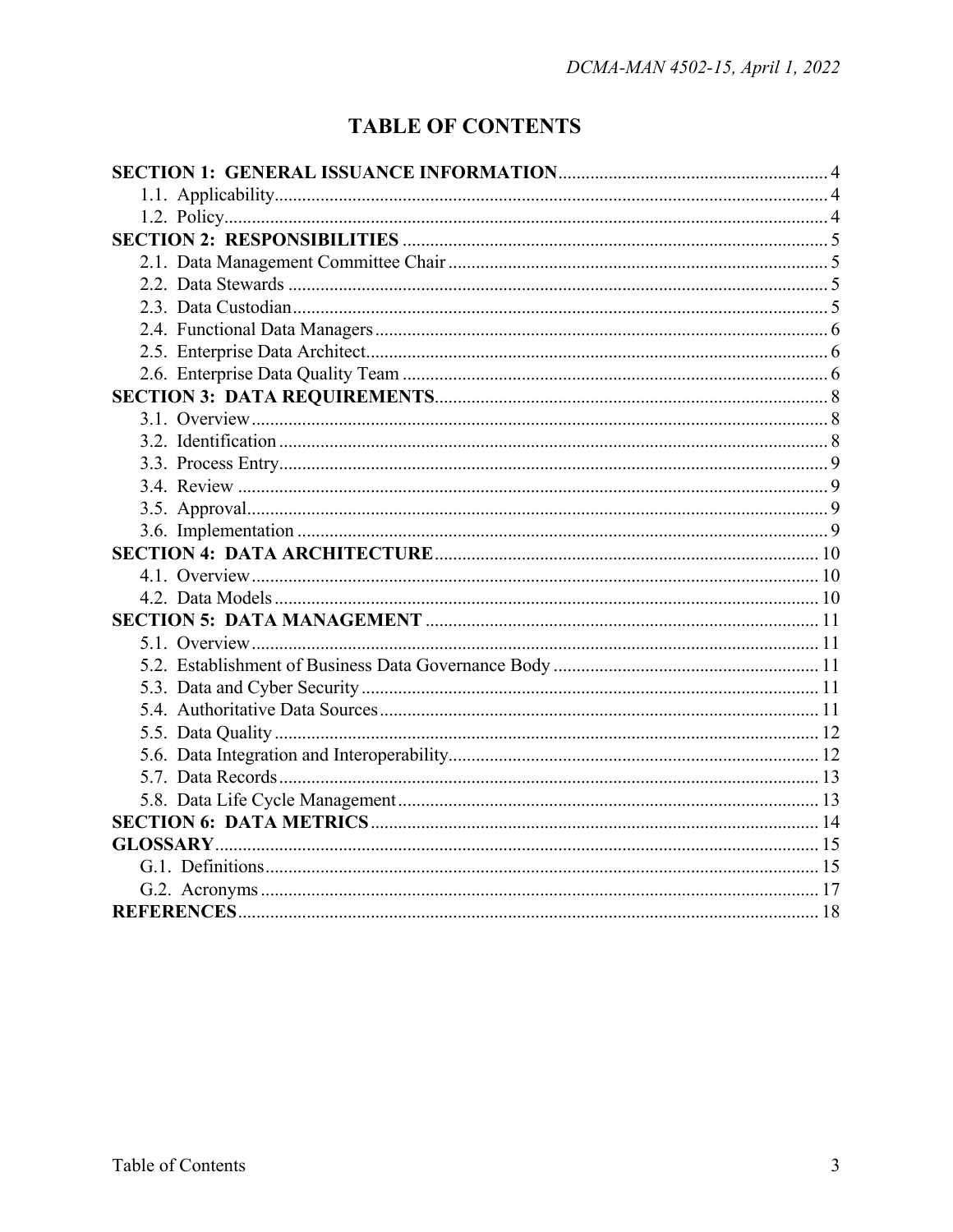### **SECTION 1: GENERAL ISSUANCE INFORMATION**

**1.1. APPLICABILITY.** This issuance applies to all DCMA organizational elements/activities, as well as DCMA data governance unless higher-level regulations, policy, guidance, or agreements take precedence. As the Agency evolves in its modernization initiatives, it must consider its role in supporting data standardization and interoperability.

#### **1.2. POLICY.** It is DCMA policy to:

a. Establish Agency strategic data governance standards, processes and procedures.

b. Provide direction regarding the management of Agency data throughout the information life cycle.

c. Implement a unified strategic approach to data management and database architecture, starting with an enterprise-level strategy vested in the Agency Business Data Management Committee (DMC).

d. Execute this Manual in a safe, efficient, effective, and ethical manner.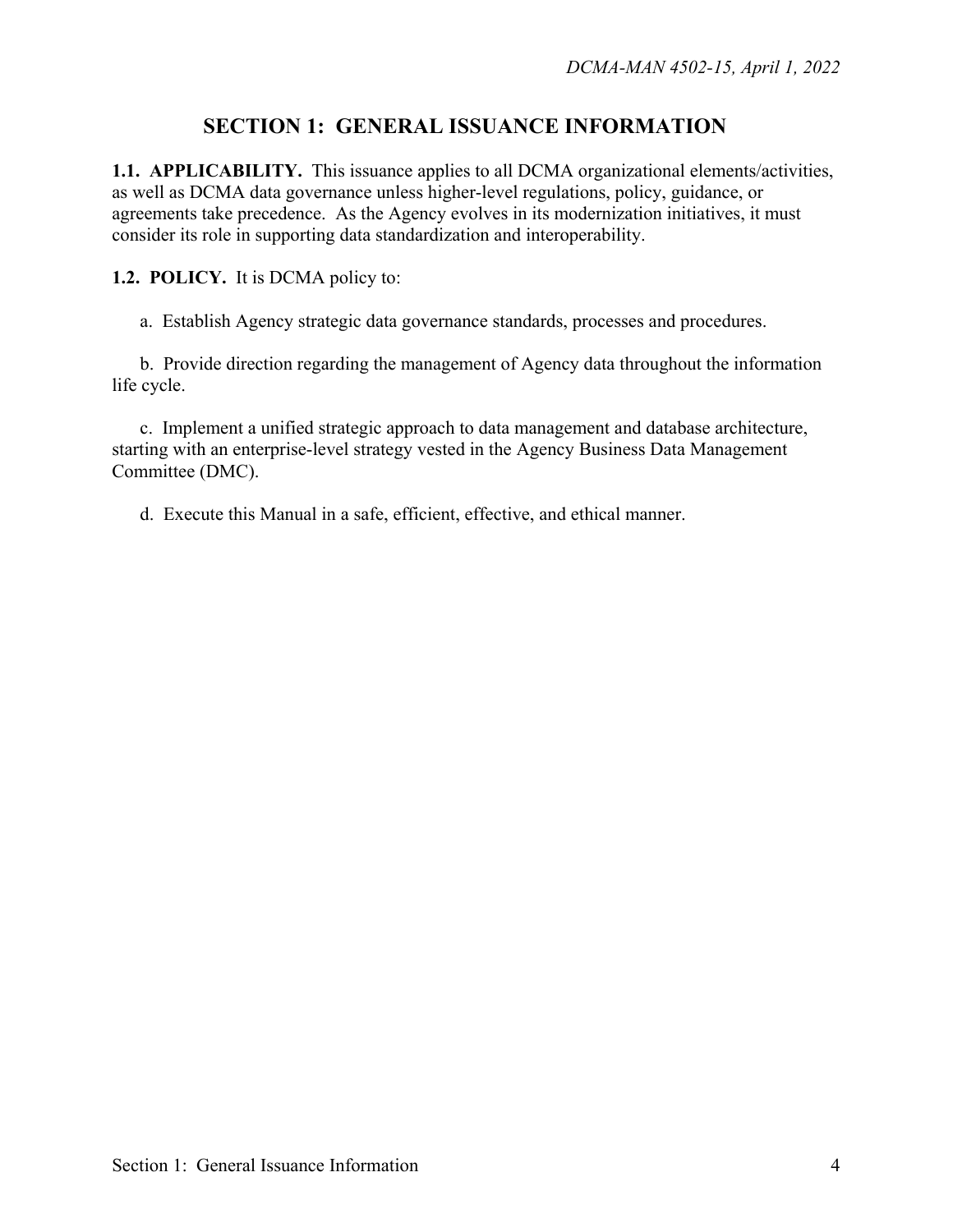#### **SECTION 2: RESPONSIBILITIES**

**2.1. DMC CHAIR.** In accordance with (IAW) the DCMA Business Data Management Committee Charter, the DMC Chair will:

a. Provide leadership, direction, and strategic advice on the planning and delivery of data management functions throughout the data life cycle.

b. Lead the Data Governance Process.

c. Oversee Data Quality (DQ), and integrity of data.

d. Ensure that roles identified as part of Agency data governance (i.e., Data Stewards, Functional Data Managers, capability/product owners) and assigned responsibilities are executed.

e. Collaborate with Business Capability Framework (BCF) Capability Boards (Cap Bd) and Information Technology (IT) to lead the revision of the current data model.

f. Ensure the review and approval of data changes.

**2.2. DATA STEWARDS.** IAW the DoD Data Strategy, Data Stewards will:

a. Serve as the primary capability and/or solution point of contact for preserving the data architecture and implementing the procedures in this Manual.

b. Participate in the Data Standards Process to ensure that data is created and maintained pursuant to DoD standards for the line of business represented.

c. Work closely with the Data Architect to design a data structure.

d. Help translate business needs into data and system solutions.

e. Identify appropriate data sources for identified requirements.

f. Review and report data metrics.

g. Establish disposition principles for data.

h. Report DQ issues to the DMC and collaborate with other Data Stewards for resolution.

**2.3. DATA CUSTODIAN.** IAW the DoD Data Strategy, the Data Custodian will:

a. Grant, edit, and remove data asset access IAW Agency access control policies.

b. Promote the value of data integration and interoperability.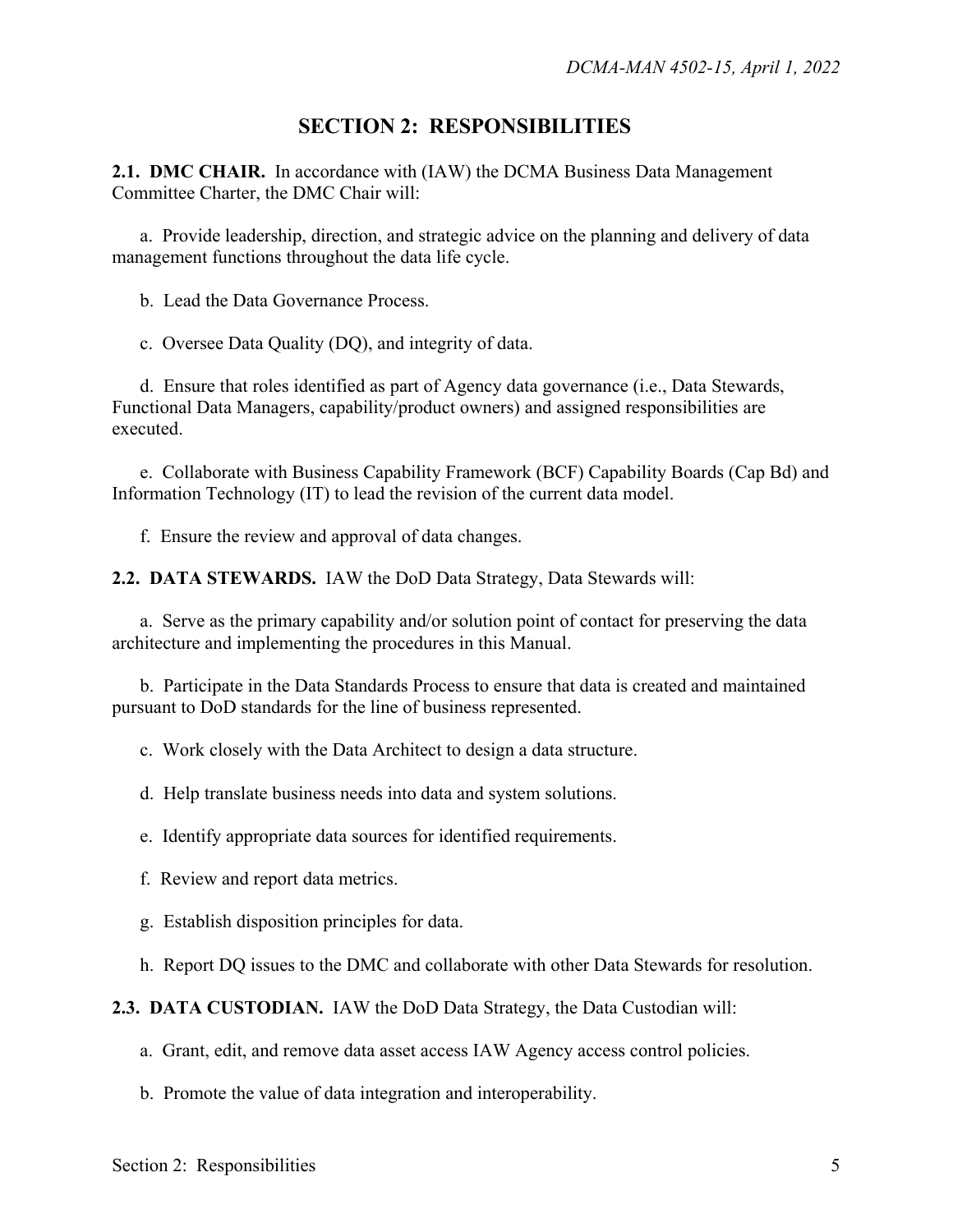c. Ensure compliance with the DoD Data Strategy, regulations, policies, and standards.

d. Ensure system backups are conducted and disaster recovery plans tested IAW DoD Directive 3020.26, "DoD Continuity Policy."

e. Be accountable for the integrity, confidentiality, and availability of data assets to serve their business purpose.

**2.4. FUNCTIONAL DATA MANAGERS.** IAW the DoD Data Strategy, Data Managers will:

a. Ensure compliance with existing data standards throughout the data life cycle (e.g., creation, ingestion, archiving, and destruction) pursuant to DoD Directive 8000.01, "Management of the Department of Defense Information Enterprise (DoD IE)."

b. Ensure DQ is maintained pursuant to the DoD Chief Data Officer (CDO), "DoD Data Stewardship Guidebook."

c. Represent the functional user community in tandem with the Operational Sponsors, Capability Owners, and Product Owners.

**2.5. ENTERPRISE DATA ARCHITECT.** The Enterprise Data Architect will:

a. Provide input and direction for the design, creation, deployment, and management of the DCMA data architecture to ensure its alignment with Business Enterprise Architecture and other key references.

b. Coordinate and collaborate with stakeholders to define how data will be stored, consumed, integrated and managed by different data entities and IT systems, as well as all applications using or processing data.

c. Ensure logical and physical data assets and management resources are aligned with business, application, and technology capabilities.

d. Oversee and guide the development effort to create, implement, and manage viewpoints required to accurately document the data architecture.

e. Ensure the data architecture is maintained in the DCMA Enterprise Architecture Repository, and aligns with the established DoD framework.

f. Coordinate with external organizations on the availability and compatibility of data.

**2.6. ENTERPRISE DQ TEAM.** The Enterprise DQ Team will:

a. Review all DQ issues with enterprise impacts. Evaluate and monitor key DQ issues based on the core dimensions of DQ (e.g., accuracy, completeness, consistency, timeliness, uniqueness, validity) from initial analysis to final resolution.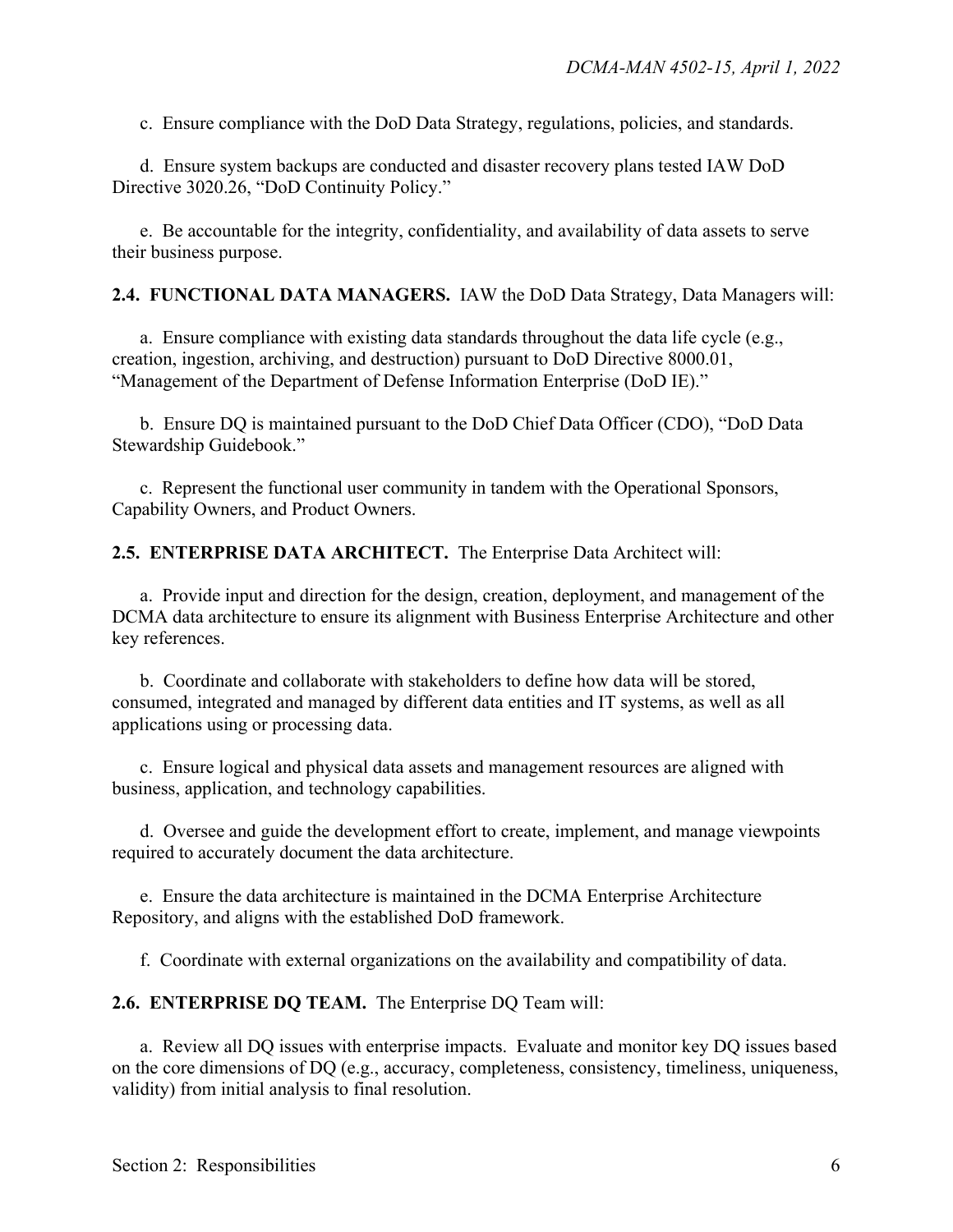b. Recommend DQ process improvement efforts to the DMC.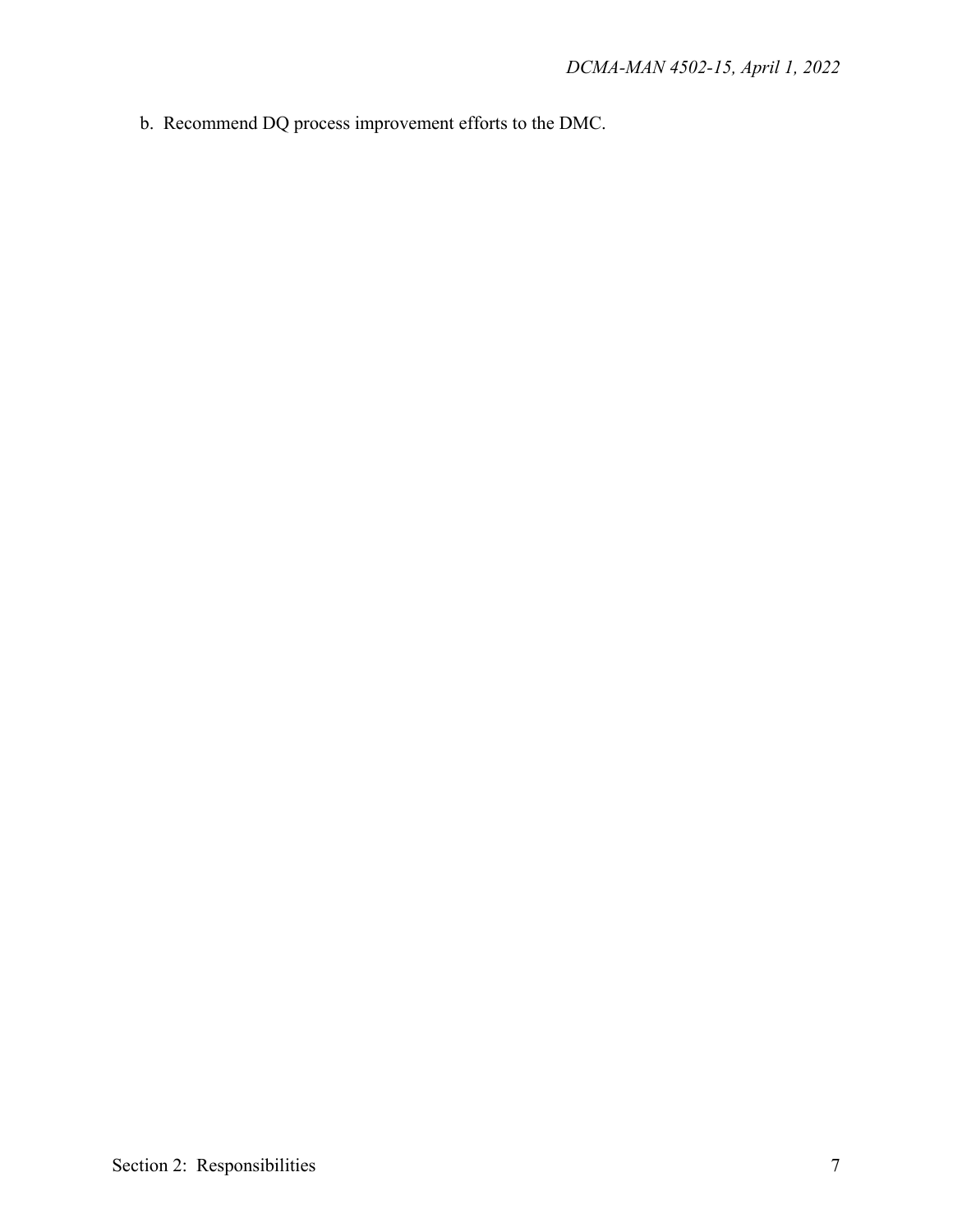#### **SECTION 3: DATA REQUIREMENTS**

**3.1. OVERVIEW.** Data is an Agency asset that must be understood, documented, integrated, and managed with a data governance process. This Manual establishes processes used to identify, prioritize, formulate, and validate data needed to achieve business objectives. Data policies must direct maximum use of standardized data elements to facilitate usability and interoperability throughout the Agency and DoD. This extends to Agency information users who rely on common understandings of data definitions and relationships within the enterprise data model and the BCF.

**3.2**. **IDENTIFICATION.** Data elements are critical to performing capability analysis in support of DCMA's strategic objectives. As such, data considerations will be included across the spectrum of DCMA's capability management activities, including both business and technology analysis and design. Key considerations for data include:

a. Strategic Alignment of Enterprise Data. Strategic alignment of enterprise data is required to ensure data is treated as a strategic asset and adequately supports the Agency's mission. Data will be visible, accessible, understandable, linked, trustworthy, interoperable, and secure.

b. Authoritative Process List (APL). Documented, detailed Enterprise business processes will be used to align data requirements to Agency strategic objectives IAW Volume 1 of DCMA Manual (DCMA-MAN) 4301-11, ["Management Controls: Managers' Internal Control](https://360.intranet.dcma.mil/Sites/Policy/Signed_Policies/MAN_4301-11vol1_(6-24-2019).pdf)  [Program."](https://360.intranet.dcma.mil/Sites/Policy/Signed_Policies/MAN_4301-11vol1_(6-24-2019).pdf)

(1) The APL delineates lines of business to functional capability and product owners.

(2) The DMC will review data, its linkage to the APL and requirements, to avoid unnecessary customizations, overlaps, or redundancies.

c. Data Structure.Data attributes must be well defined, structured, and understood to enable improved business intelligence, and drive process efficiencies that lead to more effective solutions.

d. Data Definitions and Standards. Data definitions and standards will be required for each new unique data element prior to introduction into DCMA enterprise data. Data will include source and any customization to create and preserve a data pedigree.

e. Master Data Management.Master data management is a technology-enabled discipline in which business and IT work together to ensure the uniformity, accuracy, stewardship, semantic consistency and accountability of the Agency's official shared master data assets. One product is a Data Dictionary, used to control access to and manipulation of the database.

f. Cybersecurity.Cybersecurity is of paramount concern to operational security and is required to maintain the confidentiality, integrity, and availability of data.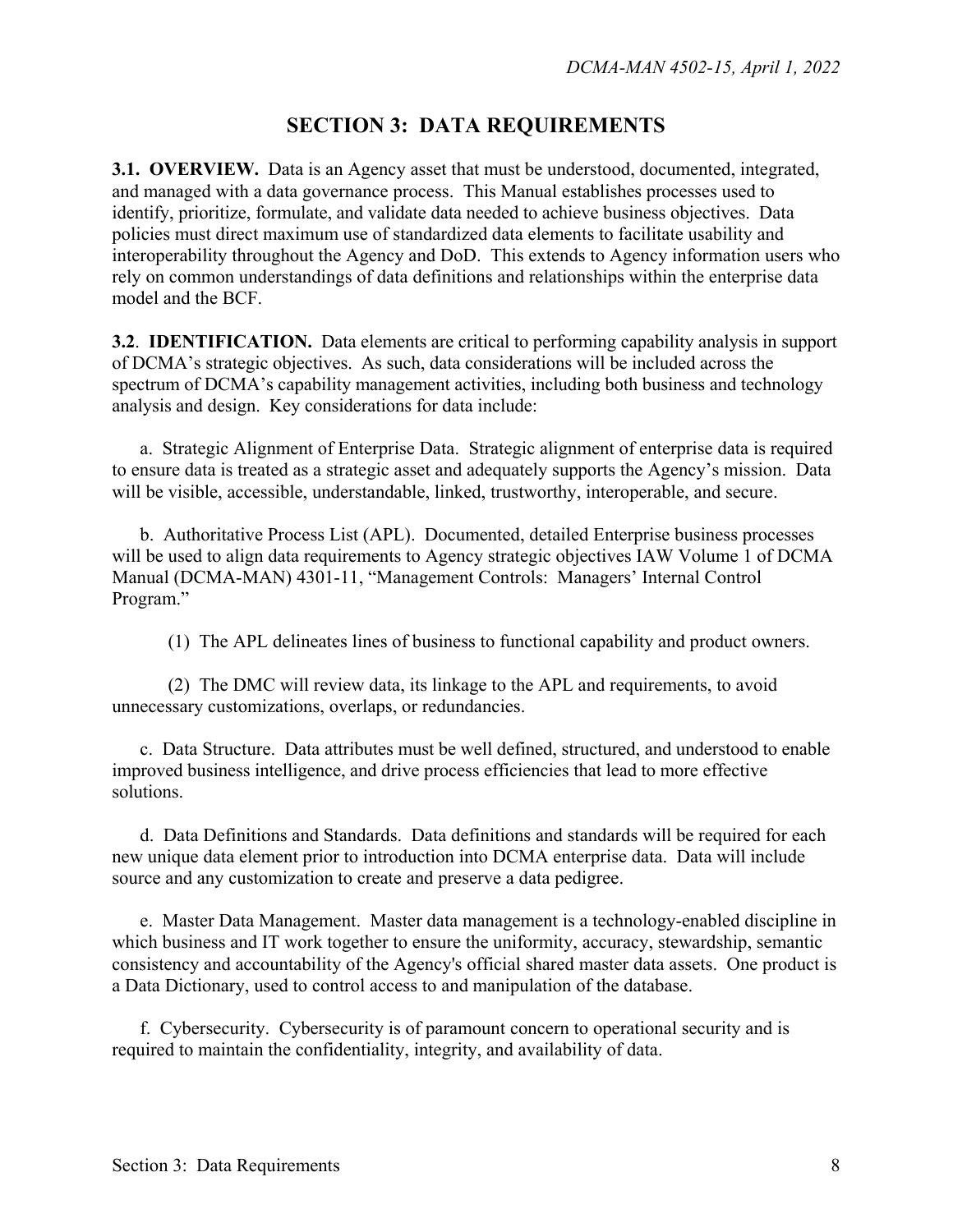g. Data Producer. Data produced from interfaces with the ability to collect, share, and integrate data must be authenticated and validated with each new requirement, and must be relevant to data consumers performing Agency business.

h. Process Mapping. Process Mapping is required to articulate business needs and uses of data (e.g., the APL provides an authorized list of DCMA processes with supporting tasks, tools, doctrine, training, and interdependencies aligned to their governing BCF Cap Bd). These are critical to documenting and understanding business data requirements, used by the producers and consumers.

**3.3. PROCESS ENTRY.** All new and recurring requirements must be submitted through DCMA's Intake System IAW DCMA-MAN 4502-01, "Corporate Governance Structure and Procedures." A review by Corporate Governance may result in a DMC review and analysis. Process Flows are posted on the Resource Page of this Manual.

**3.4. REVIEW.** The DMC, as independent and objective reviewers, will review proposed requirements and recommend to the BCF Cap Bd/Stakeholder whether the requirement is valid. The DMC will further review:

a. Major Changes to Data Structure. Proposed major changes and customizations to authoritative data sources, and new data structures that impact interfaces and integration must be reviewed. (See Paragraphs 3.2.a. through 3.2.h.) The review must include a conformity analysis summary pursuant to Enclosure 3, DoD Instruction (DoDI) 8320.07, "Implementing the Sharing of Data, Information, and Information Technology (IT) Services in the Department of Defense," Paragraphs 3.a. through 3.f. All major changes must be communicated to the Agency's data consumers.

b. Minor Changes to Data Structure. Minor changes not meeting the criteria for major (e.g., labeling) will be vetted, and approved by the cognizant Data Stewards in coordination with the BCF Cap Bd. (See Paragraphs 3.2.d. and 3.2.e.)

**3.5. APPROVAL.** The DMC, BCF Cap Bds, and IT will work together to review and arbitrate any relevant conflicts arising from a requirement to revise the current data model, and assess impact to both existing, and planned, approved, and prioritized downstream capabilities to ensure data uniformity. If the review criteria are met, the action will be approved; if not met, it will be rejected and returned to the requester. (See Paragraphs 3.4.a. and 3.4.b.)

**3.6. IMPLEMENTATION.** Upon approval, the package will be returned to the referring BCF Cap Bd for implementation. BCF Cap Bds will follow the intake and implementation processes pursuant to DCMA's Intake Users Guide. A link to the guide is posted on the Resource Page for this Manual.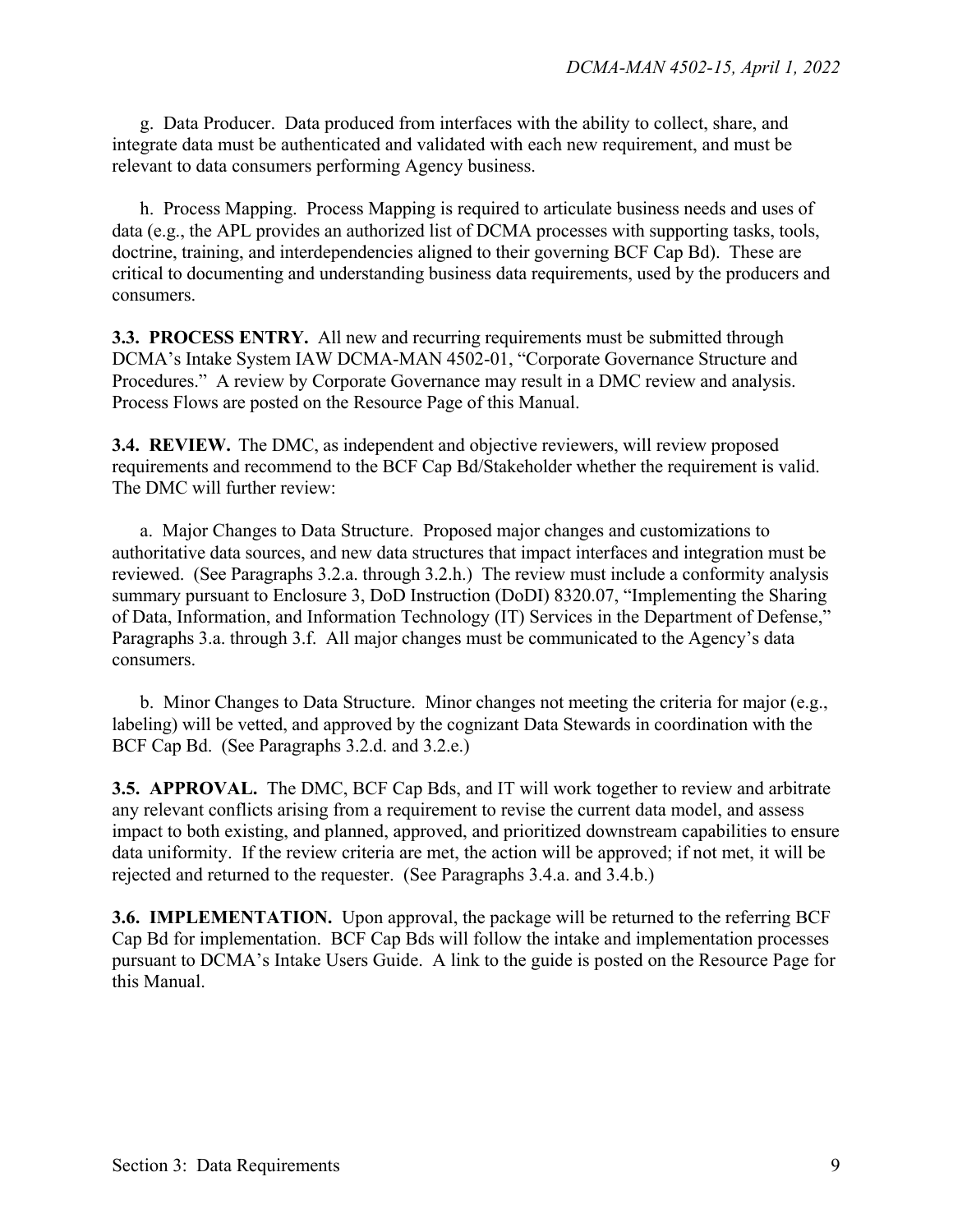#### **SECTION 4: DATA ARCHITECTURE**

**4.1. OVERVIEW.** Data Architecture is a key component of data governance. It provides a framework for managing and governing data.

a. Data Architecture provides a description of where data exists and how it travels throughout the organization and its systems. It provides the information and tools the Data Governance Team needs to properly make decisions about data policies and standards. These artifacts also help the Data Governance Team, application owners, and system owners (i.e., business, IT) perform root cause analysis when data issues are raised by users, and the artifacts help to solve those issues.

b. Data Architecture, as part of an integrated enterprise architecture, helps identify the possible business impacts associated with improving DQ in the systems by understanding who uses the systems, and for what purpose. Data Architecture also facilitates the creation of metrics and measurements. Data inventory and data flow diagrams overlaid with data accountability and ownership are key in identifying any gaps in accountability and ownership. These diagrams can help determine how to measure adherence to standards based on who creates and updates data, and in which systems.

**4.2. DATA MODELS.** Data Architecture will be documented using a variety of artifacts and modeling notations that define data objects, the attributes of those objects, the relationship among the objects, as well as the flow of data (e.g., data exchanges).

a. The Data and Business Enterprise Architects work side by side with requirement owners, solution developers, the DMC, and Data Stewards to help translate business needs into data and system solutions. Collaboratively, they help to design a data structure that best supports our business needs and the automated tools that enable it.

b. Data Architecture artifacts developed by the Data Stewards and the Data Architect must be approved by higher level review, including representation from business, data, and technology perspectives (i.e., BCF Cap Bd/Functional Owners, DMC, IT) as part of the overarching Agency governance process to ensure appropriate integration across each of these domains. Data Stewards will reside in business user organizations.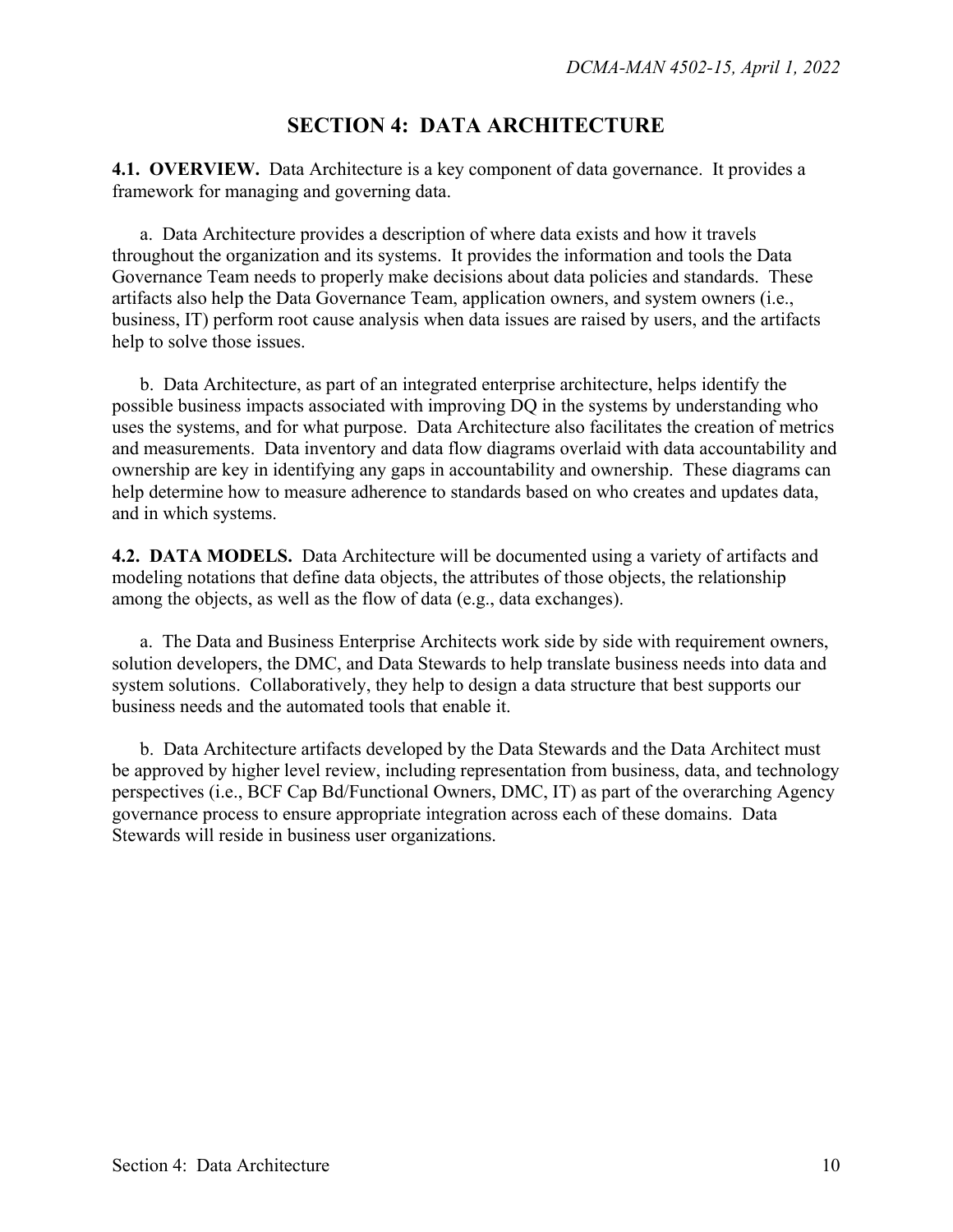#### **SECTION 5: DATA MANAGEMENT**

**5.1. OVERVIEW.** DCMA establishes standards, processes and procedures that are aligned with current DoD and Federal guidance pertaining to data management, while developing and maintaining the appropriate data products to support the business enterprise. To fully exploit data throughout the Agency, consideration of data policies must be embodied within the operation of each functional area to ensure data is visible, accessible, understandable, linked, trustworthy, interoperable, and secure.

#### **5.2. ESTABLISHMENT OF BUSINESS DATA GOVERNANCE BODY.**

a. Business DMC. Manages the process of establishing and maintaining Agency data. Establishes, documents, and maintains enterprise data management processes and issuances, to include data strategy, data integration, and DQ to synchronize and ensure unity of effort.

(1) Data management issues and opportunities will be reviewed and adjudicated by the DMC to support the business enterprise. The DMC supports operations, mission improvement opportunities, and data management issue resolution.

(2) Data management issues and requests that cannot be resolved will be submitted to the DMC, analyzed, and assigned a priority. The DMC will coordinate with affected Data Stewards to resolve the issue. The DMC will be a key part of the escalation process if an issue cannot be resolved.

b. Requirements. BCF Cap Bds will initially assess requirements identified through the Intake Process against current capabilities and standards. BCF Cap Bds will consult with the DMC and IT technical teams.

#### **5.3. DATA AND CYBER SECURITY.**

a. Enterprise data must be made available for use by all authorized individuals and nonperson entities through appropriate mechanisms.

b. Access to enterprise data must be protected proportionate to the sensitivity of the information processed by the systems IAW security policy, and DoDI 8310.01, "Information Technology Standards in the DoD."

c. Data and all information systems storing, processing, transmitting, or where data is otherwise introduced must be safeguarded IAW DoDI 5200.48, "Controlled Unclassified Information (CUI)," and Volume 3 of DoD Manual 5200.01, "DoD Information Security Program: Protection of Classified Information."

**5.4. AUTHORITATIVE DATA SOURCES.** DCMA will use authoritative data sources established through regulations, policy, public law, etc., as the basis for validating data requirements to eliminate redundancy, ambiguity, and increase data sharing IAW DoDI 8310.01 and DoDI 8320.07.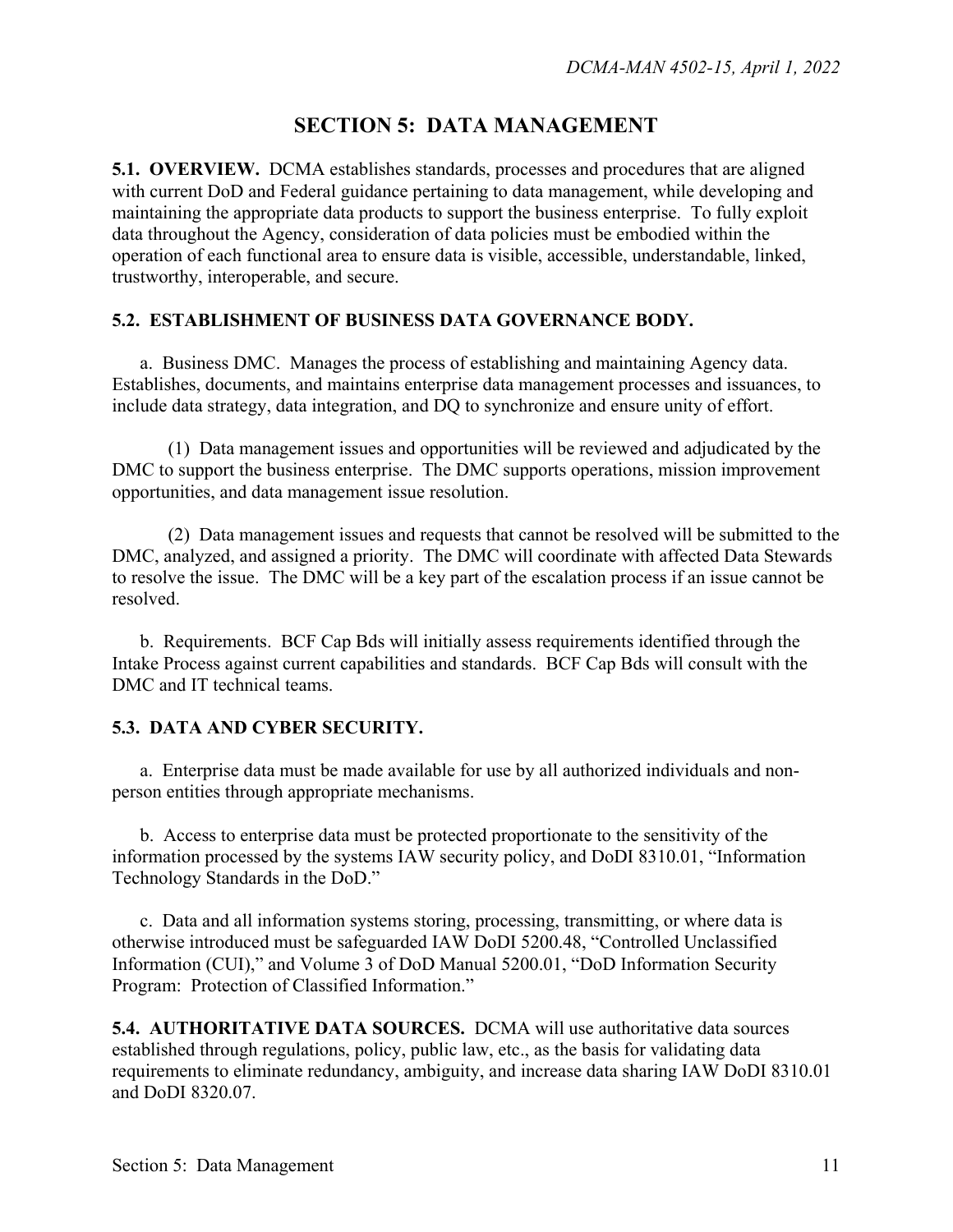a. Data Stewards, Subject Matter Experts, and Functional Data Managers will specify and document appropriate data sources for identified requirements in the Intake Endorsement Package. (See Paragraphs 3.3. and 3.6.)

b. The data structure, to include specific characteristics and customization for each requirement, must be clearly defined. Requirements must have definitive characteristics that quantify, identify, or describe a representational, administrative, or relational concept. All data exchanged between two or more systems will be documented in an Interface Control Document and updated as changes occur. All data exchanges, data elements and metadata requirements will be documented IAW the Interface Control Document.

#### **5.5. DQ.**

a. DQ planning and implementation of quality management techniques will be focused on business, operational, and metadata; gathering specific DQ issues identified by the functional community; analyzing them for possible solutions; facilitating solution implementation; and establishing control mechanisms to mitigate reoccurrence.

b. The measurement of Agency DQ must begin at the point of data entry and continue throughout the data life cycle. The Enterprise DQ Program's goal is to improve DQ by integrating controls into the system development life cycle while providing processes for measuring, monitoring, and reporting conformance to the highest level possible.

c. The Enterprise DQ Team functions as an integral part of the enterprise DQ Process and is fundamental to the strategic, tactical, and operational level planning required for a sustainable data program. The Enterprise DQ Team will evaluate and monitor key DQ issues based on the core dimensions of DQ (i.e., accuracy, completeness, consistency, timeliness, uniqueness, validity) from initial analysis to final resolution. All DQ issues with enterprise impact, to include any problems not resolved through normal channels, must be submitted to the DMC for evaluation.

**5.6. DATA INTEGRATION AND INTEROPERABILITY.** Data Integration and Interoperability describes processes related to the movement and consolidation of data within and between data stores, applications, and organizations. Data Integration consolidates data into consistent forms, either physical or virtual. Data Interoperability facilitates communication between multiple systems. Data Integration and Interoperability control is critical for interoperability of cloud based systems and Business Intelligence solutions because the opportunity to ingest non-validated or out dated data exists.

a. The Data Architect will coordinate with external organizations to integrate data through collaboration and the definition of data models, data objects, and the attributes of those objects.

b. Interoperability will be achieved through the use of Application Programming Interfaces between data stores, applications, and external systems to the greatest extent possible.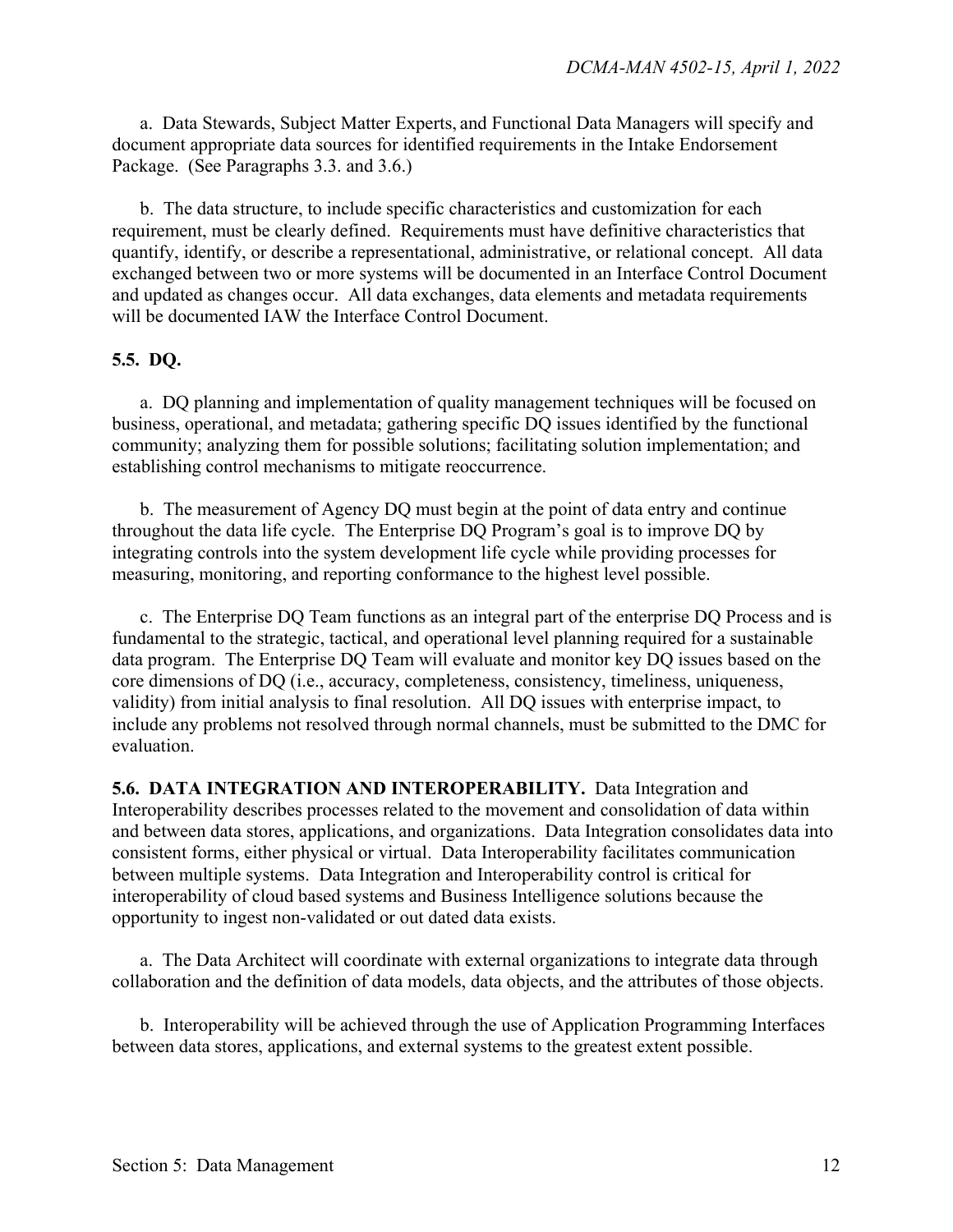**5.7. DATA RECORDS.** Data management, records management, and accessibility must be properly implemented throughout the Agency IAW Volume 1 of DCMA-MAN 4501-04, "Records and Information Management Program," and DoDI 8320.02, "Sharing Data, Information, and Information Technology (IT) Services in the Department of Defense." This includes localized system decisions affecting data, all the way through full records management of critical data assets within DCMA.

**5.8. DATA LIFE CYCLE MANAGEMENT.** Data Stewards, Data Custodians, and Functional Data Managers will comply with established data disposition procedures. Disposition must be identified early in the data life cycle IAW Volume 1 of DCMA-MAN 4501-04.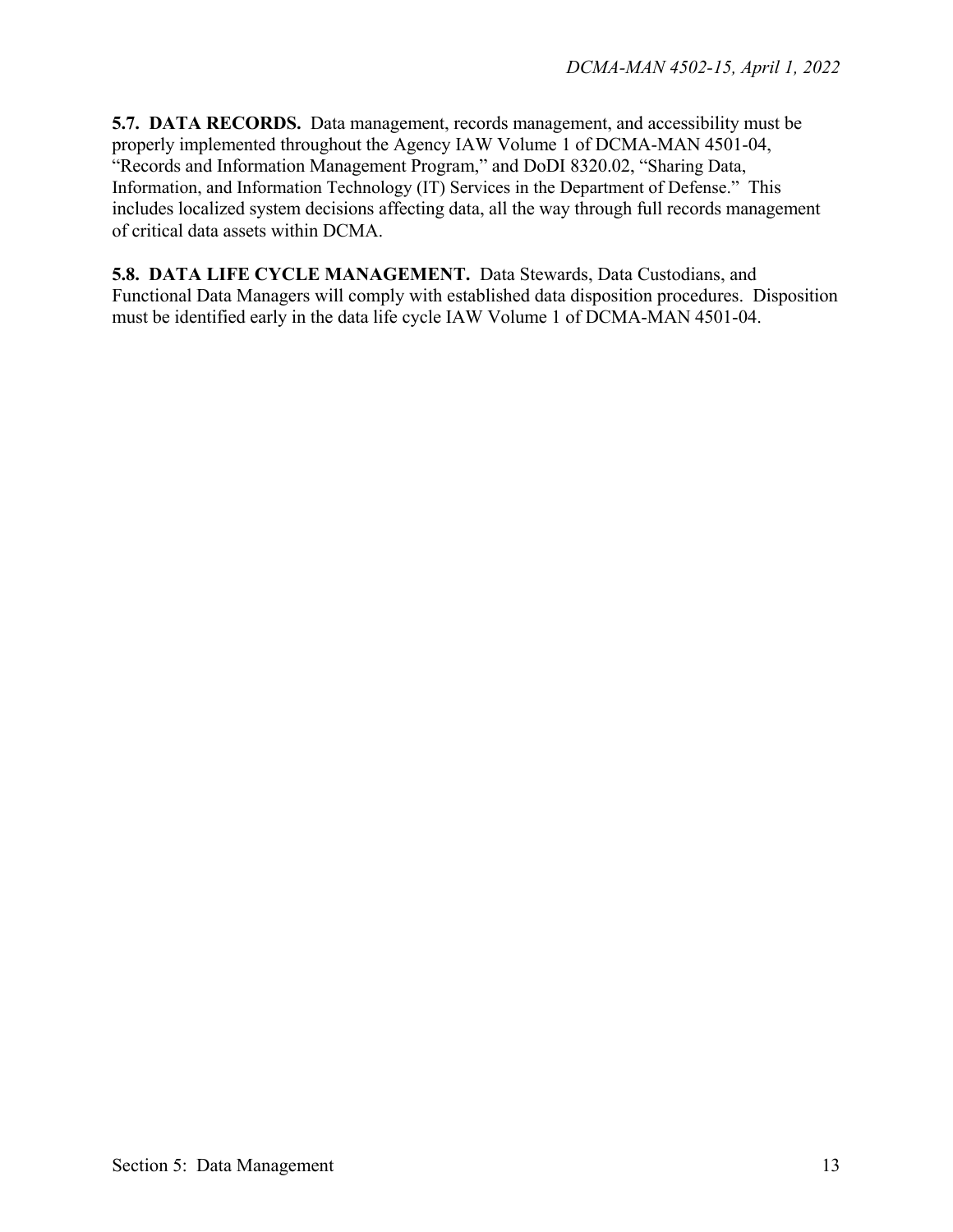### **SECTION 6: DATA METRICS**

The DMC must identify and maintain metrics to measure the effectiveness of the enterprise data governance processes. These metrics will be presented to the Data Stewards and Data Custodians at a minimum twice a year. Metrics will include, but not be limited to:

- Data profiling to identify missing, malformed, or incomplete data, or data that does not meet enterprise values
- Various process cycle times and touch times
- Consistency of authoritative data sources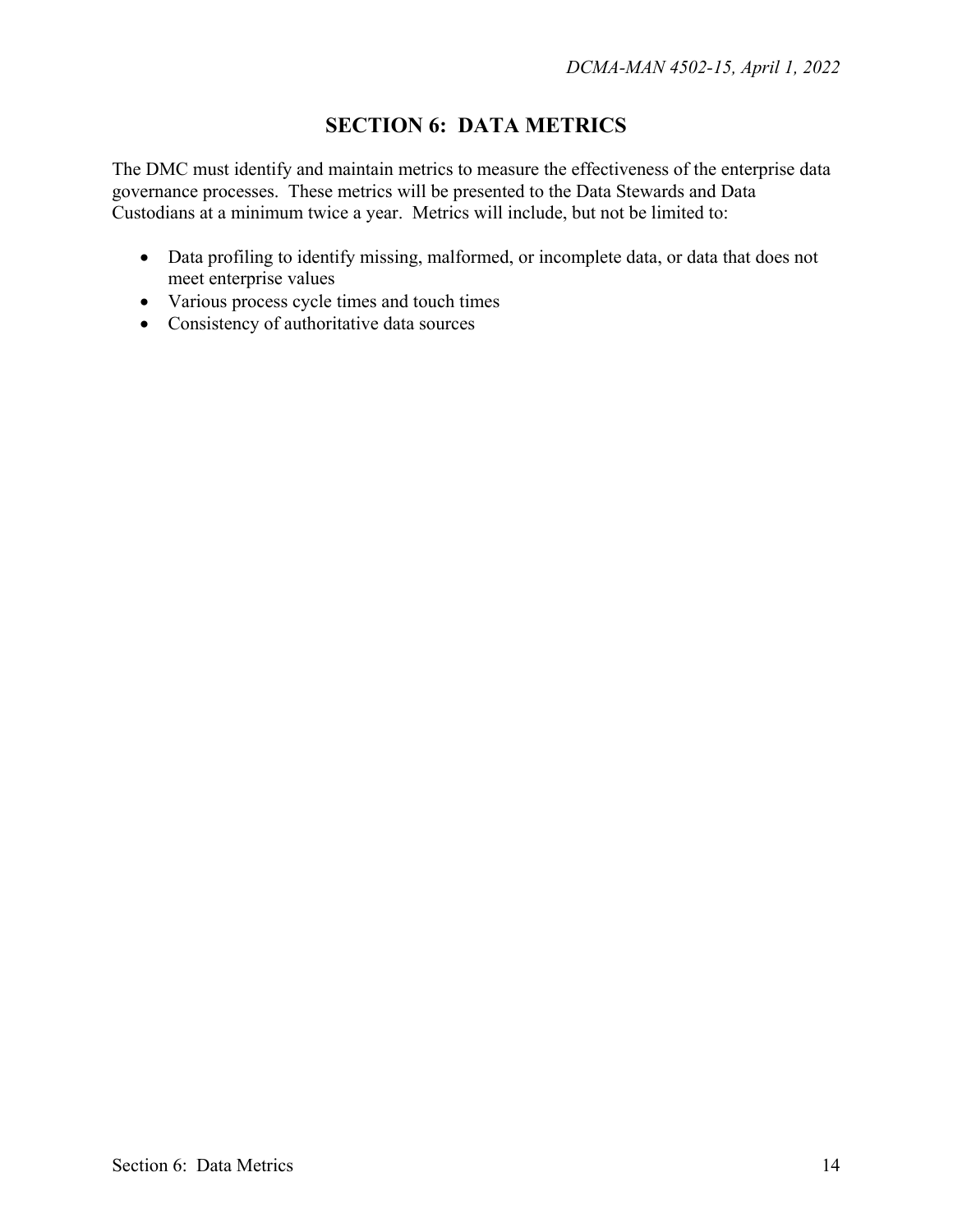#### **GLOSSARY**

#### **G.1. DEFINITIONS.**

**Capability Owner.** Owns the Capability Needs Statement/Business Case Requirements and ensures at least one user representative is assigned to the capability.

**Data.** A representation of facts, concepts, or instructions, such as text, numbers, graphics, documents, images, sound, or video, in a form suitable for communication, interpretation, or processing. An Agency asset that must be understood, documented, integrated, and managed with a data governance process.

**Data Architect.** A practitioner of data architecture. Data architects define how data will be stored, consumed, integrated, and managed by different data entities and IT systems, as well as any applications using or processing data.

**Data Architecture.** A data management discipline concerned with designing, creating, deploying and managing an organization's data architecture. It is closely allied with business architecture and is considered to be one of the four domains of enterprise architecture.

**Data Dictionary.** A set of information describing the contents, format, and structure of a database, and the relationship between its elements; used to control access to and manipulation of the database.

**Data Governance.** Discipline comprised of responsibilities, roles, functions, and practices supported by authorities, policies, and decisional processes which together administer data and information assets across a component to ensure that data is managed as a critical asset consistent with the organization's mission and business performance objectives.

**Data Governance Body**. Manages the collaboration and coordination between Data Stewards and the Data Architect and representation from business, data, and technology perspectives (i.e., BCF Cap Bd/Functional Owners, IT).

**Data Integration and Interoperability.** Describes processes related to the movement and consolidation of data within and between data stores, applications, and organizations.

**Data Life Cycle.** The sequence of stages that a particular unit of data goes through from its initial generation or capture to its eventual archival and/or deletion at the end of its useful life.

**Data Management**. Development and execution of plans, policies, programs, and practices that acquire, control, protect, and enhance the value of data assets throughout the lifecycle.

**Data Steward.** The primary Agency point of contact for informing the Data Architect. Data Stewards reside in business user organizations.

**Data Structure.** Core building blocks of data that are relevant to the enterprise.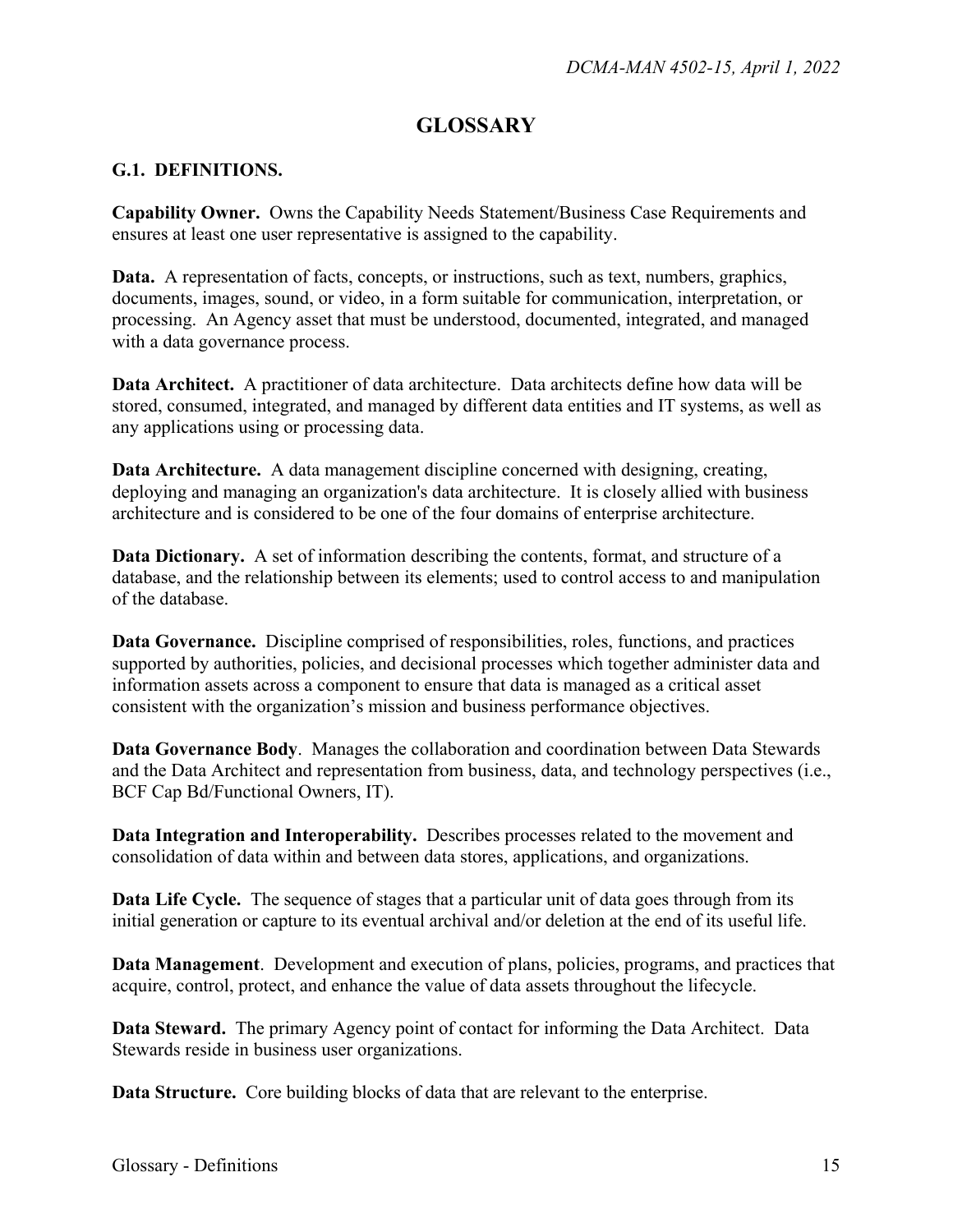**DCMA Agency Intake System.** The authoritative system for processing, coordinating, and archiving unclassified capability requirement documents, validation memorandums, and related action items. Consistently using this system will ensure reliable handling, processing, transparency, cross-functional review and management of all proposed and validated requirements.

**DMC.** Manages the process of establishing and maintaining Agency Data. The DMC will establish and maintain enterprise data management processes and issuances, to include data strategy, data integration, and DQ to synchronize and ensure unity of effort. Manages the collaboration and coordination between Data Stewards and the Data Architect and representation from business, data, and technology perspectives (i.e., BCF Cap Bd/Functional Owners, IT).

**DMC Chair.** The Strategic Planning and Analysis Director, Corporate Operations Directorate, pursuant to the DMC Charter.

**DQ.** DQ is the planning and implementation of quality management techniques to measure, assess, and improve data for use throughout the Agency.

**Operation Sponsors.** Approves the Capability Needs Statement and designates a representative to be the Product Owner for a specific capability.

**Product Owners.** Understands the User Organization, the capability being developed, and advocates for the product.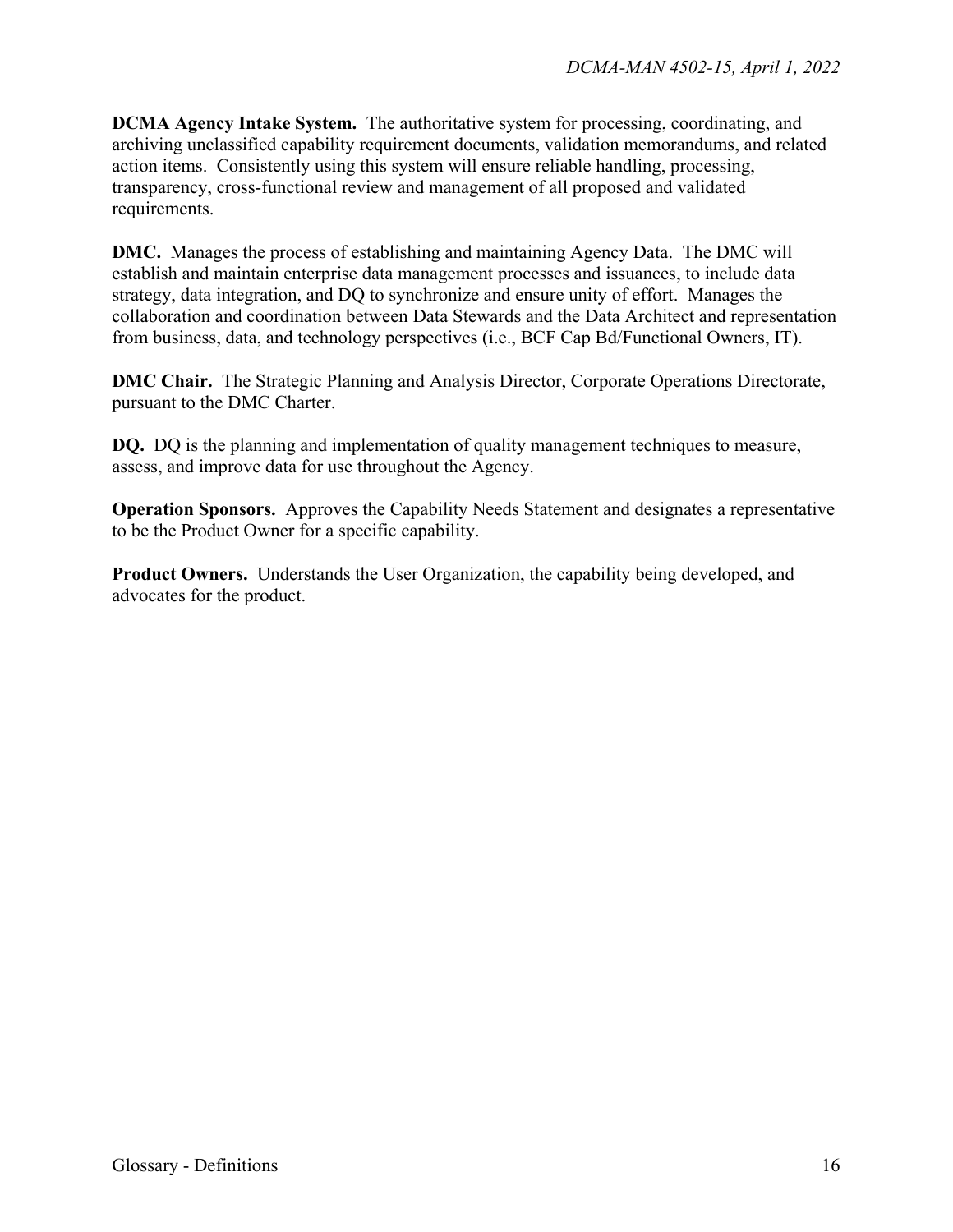## **GLOSSARY**

#### **G.2. ACRONYMS**

| <b>APL</b>                           | <b>Authoritative Process List</b>                                           |
|--------------------------------------|-----------------------------------------------------------------------------|
| <b>BCF</b>                           | <b>Business Capability Framework</b>                                        |
| Cap Bd                               | Capability Board                                                            |
| DCMA-MAN<br><b>DMC</b><br>DoDI<br>DQ | DCMA Manual<br>Data Management Committee<br>DoD Instruction<br>Data Quality |
| <b>IAW</b><br>IТ                     | in accordance with<br><b>Information Technology</b>                         |